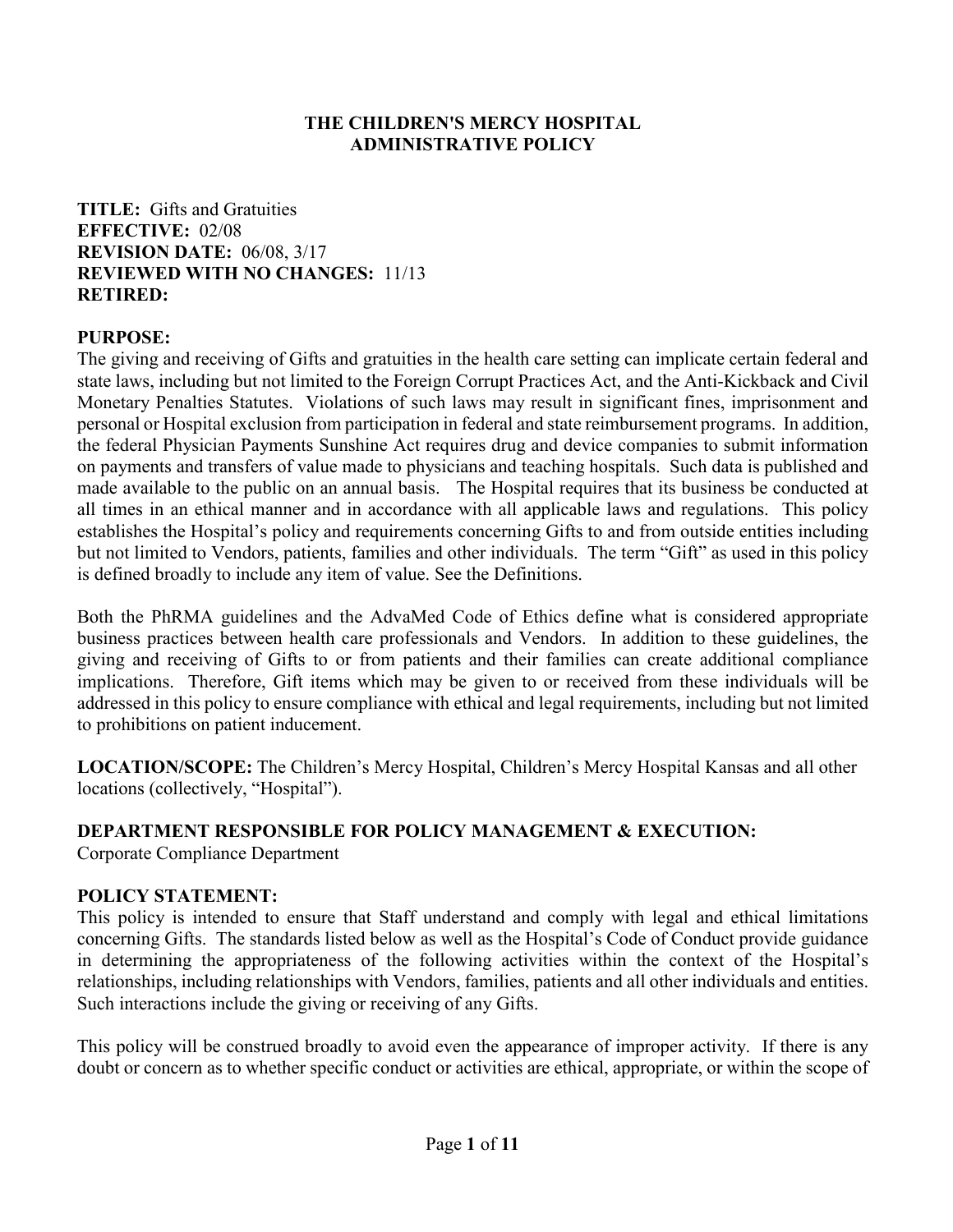this policy, Staff should immediately contact his/her supervisor or the Corporate Compliance department. See Attachment A for Frequently Asked Questions related to this policy.

In addition, any entertainment or Gift involving physicians or other persons who are in a position to refer patients to Hospital facilities must be undertaken in accordance with Hospital policies, which have been developed consistent with federal and state laws, regulations, and rules regarding these practices. Staff must consult Hospital policies prior to extending any business courtesy to a potential referral source. When in doubt, Staff must consult with the Corporate Compliance department.

# **PROCEDURE:**

# **I. Gifts from Patients or Family Members**

- A. Staff are prohibited from soliciting or accepting tips, personal gratuities, or Gifts from patients and/or their family members, except as provided herein.
- B. Staff may never accept cash, cash equivalents (including Gift cards or Gift certificates) or financial instruments (e.g., checks, stocks) from patients and/or their families.
- C. If a patient or family wishes to donate money, he/she should be directed to the Philanthropy department. Individuals wishing to donate in-kind Gifts should be referred to the Volunteer Services department.
- D. Staff may accept Gifts that are of Modest value or perishable Gifts (e.g. food or flowers) from a patient and/or his/her family member(s) provided that the Gift is shared with all members of the department. Such Gifts must be displayed or shared with the department so that all Staff may enjoy the generosity.
- E. At no time may Staff accept Gifts from individuals which would result in an actual, potential or perceived conflict of interest in the performance of their required duties for the Hospital.
- F. Staff are also strictly forbidden to accept any form of payment from a patient and/or a family member for the performance of any hospital service.

# **II. Gifts to Patients or Family Members**

- A. Individual Staff members are prohibited from purchasing or providing Gifts to patients and/or their family members.
- B. Giving Gifts may violate legal prohibitions on patient inducement. In addition, Gifts may create a dependence on Staff or the Hospital which cannot be sustained or provided for every patient of the Hospital.
- C. Should Staff choose to donate in-kind items for patient use such as clothes or other personal items, those Gifts must be coordinated through the Volunteer Services department.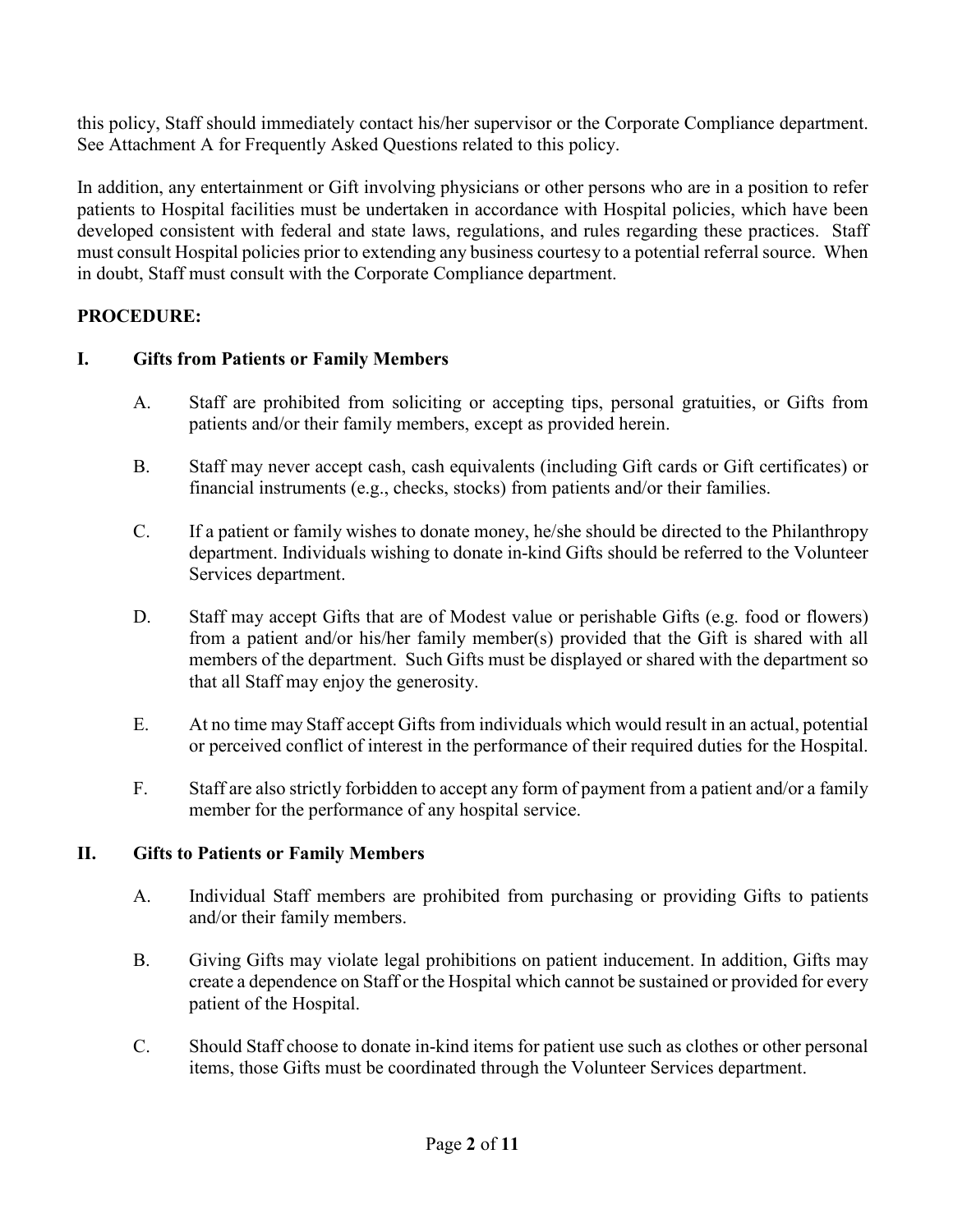- D. The Hospital Patient Inducement Policy outlines when the Hospital or the community may provide patients or families Gifts or services.
- E. A way to advocate for a patient's needs is by referral to the many resources of the Hospital. Consult social work who will complete a needs assessment and assist the parents with appropriate resources.

## **III. Gifts to or from International Patients or Family Members**

- A. The Hospital recognizes that in certain countries or cultures outside of the United States it may be considered an insult if a Gift is not accepted when offered. Non-perishable Gifts greater than Modest value from patients or families that reside outside of the United States may be accepted, as deemed necessary under the circumstances. In such instances, the Gifts should be provided to Philanthropy. These Gifts may not be enjoyed by Staff or the department.
- B. Staff are prohibited from purchasing or providing Gifts to patients and/or their family members who reside outside of the United States. Giving of such Gifts or any item of value may be a violation of applicable law, including the Foreign Corrupt Practices Act.

## **IV. Vendor-Sponsored Entertainment/Meals/Travel**

- A. The Hospital recognizes that occasionally a Vendor may invite Staff to an outside entertainment or restaurant venue. Staff may, with the approval or his/her manager, accept (i) reasonable business entertainment invitations, and/or (ii) travel (e.g., airfare, hotel) for the purpose of discussing bona fide matters relating to Hospital business or to receive educational information regarding Vendor items and/or products which may be used by the Hospital. With respect to travel, Staff may not accept direct payment from the Vendor. Instead, the Hospital the Vendor should directly arrange and pay for reasonable and necessary travel expenses or, in the alternative, reimburse the Hospital for such expenses.
	- 1. As a general rule, entertainment costs may not exceed \$150 per person, may occur only on an Occasional basis and may be attended only by Staff who have a Hospitalrelated business purpose to participate in the discussion at such an event.
	- 2. The annual value of such events may not exceed \$300 total per staff person (all vendors and other sources combined). If the cost exceeds the amounts stated above, prior approval must be obtained from the Corporate Compliance Officer.
	- 3. At no time may Staff accept invitations for entertainment which could be viewed as excessive (per event cost or number of occurrences/events) or influencing one's decision making responsibilities.
- B. CMH recognizes occasionally there may be times when a current or potential Vendor, including a potential referral source, may extend an invitation to attend a social event in order to further develop a business relationship.
	- 1. Staff may, with the approval or his/her manager, accept reasonable social event invitations for the purpose of discussing bona fide matters relating to Hospital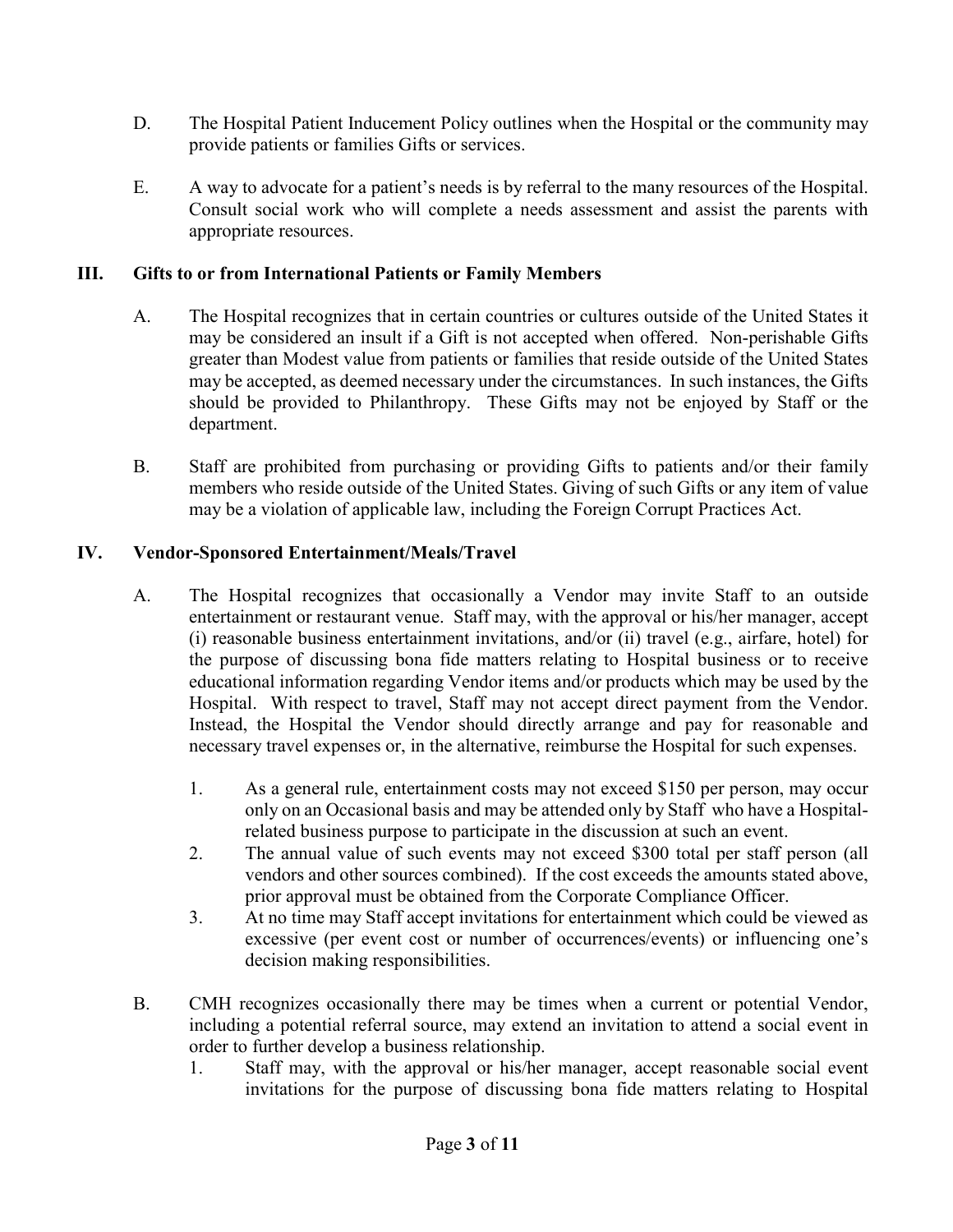business or to receive educational information regarding Vendor items and/or products which may be used by the Hospital.

- C. Nothing in this policy is intended to prohibit the attendance of CMH spouses/partners at Vendor-sponsored events however, the cost of a spouse's/partner's participation in such activities, such as travel, lodging or entertainment shall not be at the expense of a Vendor or Hospital. In addition, spousal/partner participation at Vendor-sponsored meals on an Occasional basis will be allowable only with prior approval by the Staff member's department manager.
- D. Invitations from Vendors to CMH employees and including their spouses/partners to CMH philanthropic events, such as Red Hot Nights is allowed.

# **V. Workshops, Seminars and Training Sessions**

- A. Staff may attend workshops, seminars, training, and educational sessions which are funded by Vendors and are provided at no cost to Staff or the Hospital when the following conditions are met:
	- 1. Vendors may pay for reasonable travel costs and accommodations for Staff when travel is necessary, strictly for bona fide educational purposes and conducive to the exchange of information according to the guidelines set forth in the AdvaMed Code of Ethics and American Medical Association Counsel on Ethical and Judicial Affairs. During these times Occasional hospitality in the form of Modest meals and receptions is acceptable. Staff should consult the Corporate Compliance department for assistance in determining those activities which are considered allowable.
	- 2. Acceptance of meals, hospitality, travel, lodging, or entertainment by anyone other than those Staff with a bona fide professional interest in the educational session is prohibited.
	- 3. An Educational Program must have documented objectives, an attendance roster, and must be at least one hour in duration.
	- 4. At no time may Staff agree to accept travel, accommodations or other arrangements which would be considered excessive or not for the primary purpose of education.
	- 5. During approved travel, Staff are prohibited from either participating in recreational activities or taking spouses/partners at the expense of a Vendor.

**NOTE:** Staff receiving compensation from an outside Vendor or other party with whom the Hospital has or may have a relationship must make the appropriate disclosure(s) as required by the CMH Conflict of Interest Policy.

# **VI. Gifts from Vendors**

Staff may not solicit or accept any Gifts from Vendors, regardless of the value,

except as set forth in this policy. If Staff are offered Gift(s) in excess of what is otherwise permitted under this policy, Staff may choose to accept such Gift(s) but must give the relevant Gift(s) to the Hospital's Philanthropy Department. Philanthropy will determine which Hospital activity/event such Gift(s) is to be allocated towards.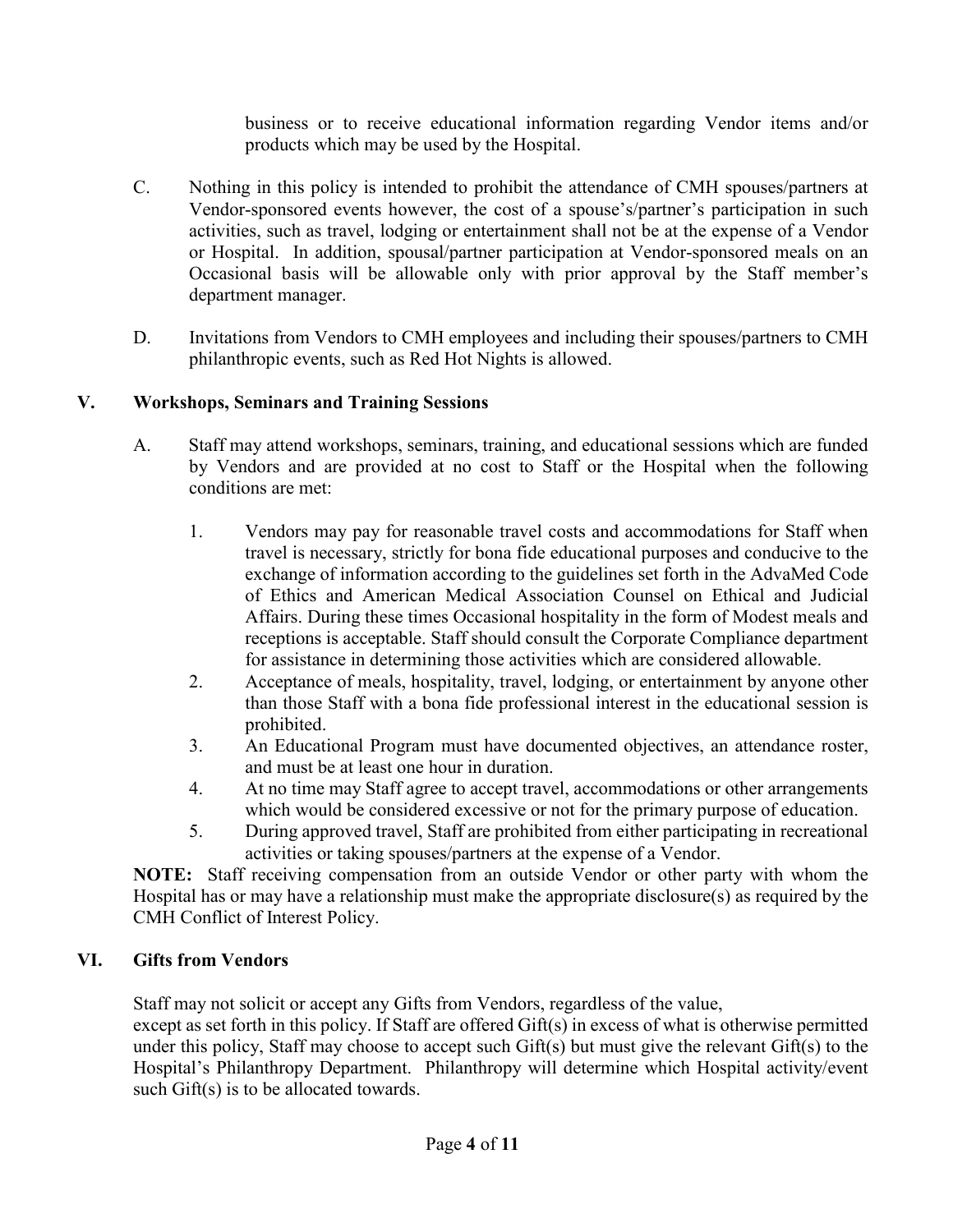- A. Staff may occasionally receive Gifts from Vendors, but only if the item benefits patients, provides a genuine educational function, or assists Staff in the performance of their employment duties. Other than Gifts of medical textbooks, Gifts from Vendors must be limited to \$35 per occurrence and/or \$300 total for the year for each Staff member, for all Gifts from all Vendors combined. Staff may accept medical textbooks from Vendors which are in excess of the dollar limits listed above in the event that upon acceptance the textbooks become property of CMH.
- B. Hospital departments may receive Gifts from Vendors which are branded promotional materials. However, these items should be limited to \$35 or less per occurrence and \$750 total for the year per Vendor, and used for the Staff's work or of benefit to CMH patients.
- C. At no time may Staff receive cash and/or cash equivalents (e.g., checks, stocks, gift certificates) from Vendors.
- D. At no time may Staff accept medication samples for patient distribution, unless such practice is expressly allowed for in an applicable CMH policy. Formula and/or nutritional supplements may be accepted for limited patient distribution only. Staff may not request or accept medication samples, formula and/or nutritional supplements for personal use or benefit.
- E. Staff may not accept Gifts or compensation for attending marketing and/or informational presentations hosted by a Vendor.
- F. Staff may not accept Gifts or compensation for prescribing or changing a patient's prescription.
- G. Staff must consciously and actively separate and isolate clinical care decisions from any perceived or actual benefits expected from any Vendor. It is unacceptable for patient care decisions to be influenced by the possibility of personal financial gain.
- H. Staff may, with the approval of his/her manager, receive perishable or consumable items that are given by a Vendor. All other perishable items must be received only on an Occasional basis, be of Modest value, shared, consumed or enjoyed by staff while at work and cannot be accepted if they could cause any conflict or the appearance of a conflict of interest.
- I. It is unacceptable for Staff to solicit Gifts from Vendors for social events such as a holiday party or professional week celebration.
- J. If a Vendor wishes to donate money or Gifts in-kind, he/she should be directed to the Philanthropy department or Volunteer department.

# **VII. Gifts to Federal or State Employees or Employees of Fiscal Intermediaries**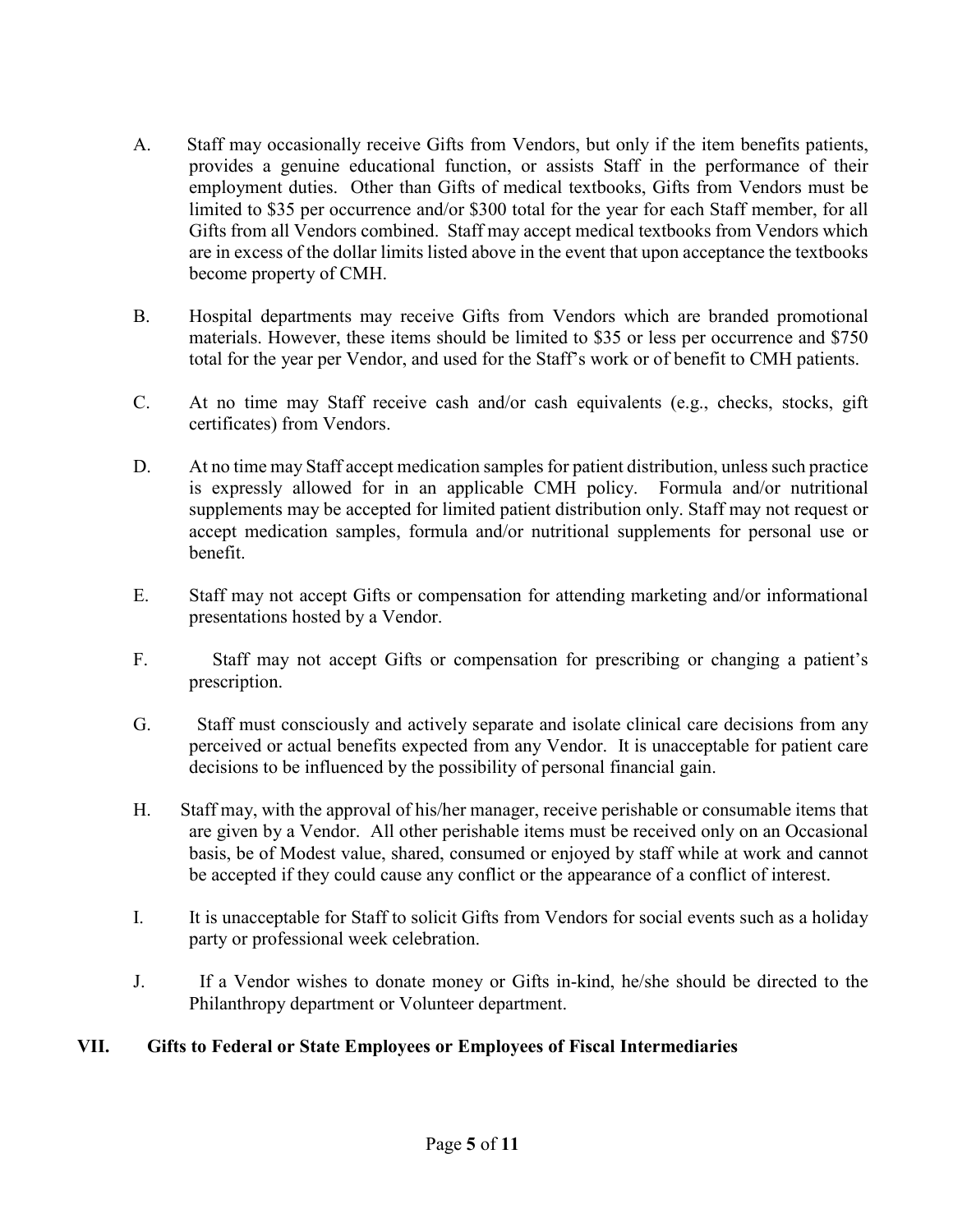A. Staff may not provide any Gift to any employee of a local, federal or state government agency or to an employee of a fiscal intermediary, except for minor refreshments of nominal value (such as coffee) provided at a meeting in a Hospital facility in connection with business discussions, unless approval has been obtained from the Compliance Officer.

## **IX. Management and Monitoring of Gift and Gratuities Practices**

A. Nothing in this policy shall prohibit a supervisor or manager from establishing more stringent rules related to the giving or acceptance of Gifts by his/her Staff. It is the responsibility of each manager or supervisor to ensure that the guidelines outlined within this policy are adhered to. Supervisors and managers are responsible for instituting appropriate employee disciplinary procedures should policy violations occur. See Attachment A for Frequently Asked Questions related to this policy.

## **DEFINITIONS:**

**AdvaMed** means the Advanced Medical Technology Association Code of Ethics on Interactions with Health Care Professionals as approved on September 3, 2003. The Code was intended to encourage members to engage in ethical business practices and develop a socially responsible industry conduct related to their interactions with health care professionals. Members of the association also respected the obligation of health care professionals to make independent decisions regarding medical technology products. Consequently, AdvaMed adopted this voluntary Code of Ethics, effective January 1, 2004, to facilitate members' ethical interactions with those individuals or entities that purchase, lease, recommend, use, arrange for the purchase or lease of, or prescribe members' medical technology products in the United States.

**References to Bona Fide business or educational purposes** mean meetings**,** activities or programs which relate to Hospital business or which are designed to provide information, knowledge and education regarding a specific subject or topic in furtherance of the Hospital's purposes.

**Entertainment** means a venue where an event is happening, especially an organized event such as a concert, sporting competition or event.

**Gifts** means all items, including but not limited to money, gift cards, securities, transportation, meals, office supplies (i.e. pens, notepads), promotional items (hats, mugs), educational items (textbooks, models), flowers, clothes, travel accommodations, venue tickets, entertainment, and any other items of value.

**Modest** means of moderate or low value (usually less than \$35).

**Occasional** means infrequent and non-routine.

**PhRMA** means the Compliance Program Guidance for Pharmaceutical Manufacturers developed by the Office of Inspector General (OIG) as published in the Federal Register, Volume 68, Number 86, published on May 5, 2003. Through this notice, the OIG set forth its general views on the value and fundamental principles of compliance programs for pharmaceutical manufacturers, including the relationships pharmaceutical manufacturers should establish with health care organizations. Specifically of interest are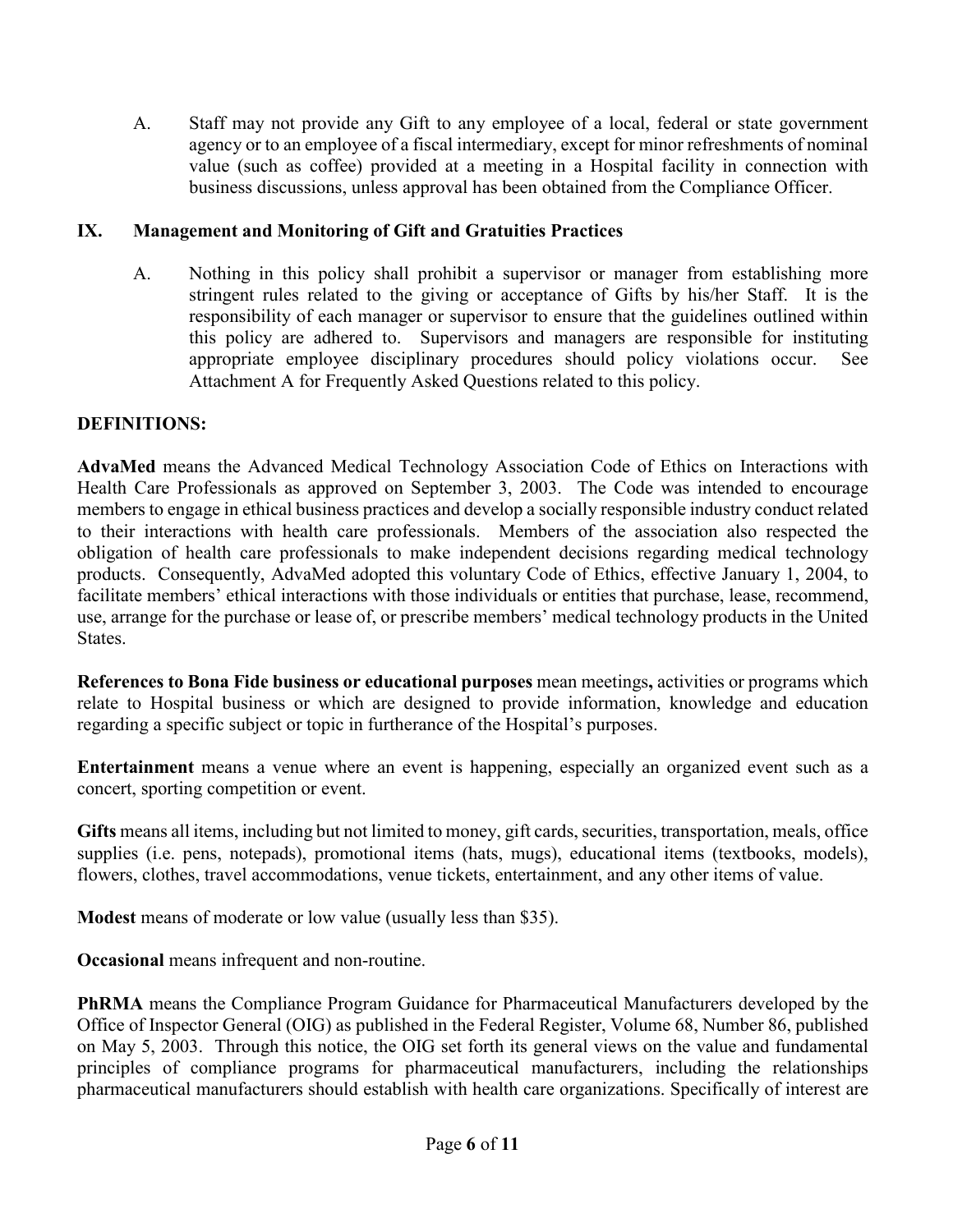the relationships which pharmaceutical manufacturers may have with individuals in a position to influence or make referrals, those in decision making roles and others in position to receive items which may influence or have the appearance of influencing business decisions.

**Staff** means all Children's Mercy Hospital (Hospital) administrative staff, managers, employees, allied health professionals, nursing, medical staff members, residents, fellows, volunteers and students.

**Vendor** means any entity, including any employee, agent or representative of an entity, that the Hospital currently does or may do business with. For example, this includes industry representatives, pharmaceutical representatives, consultants, advisors, experts, and all other individuals with an actual or [potential business relationsh](http://scope/content/uploadedfiles/CompliancePlan12-15-06.doc)ip with CMH.

**REQUESTS FOR DEVIATION FROM POLICY:** Requests for deviation from this policy will be directed to the Administrative Council Sponsor.

## **RELATED POLICIES:**

[Corporate Compl](http://scope/uploadedFiles/code%20of%20conduct%20090606.doc)iance Plan [Code of Conduct](http://scope/uploadedFiles/Departments/Corporate_Compliance/COI%20Policy%20Final%200409.doc) Patient Inducement Policy [Conflict of Interest Policy](http://scope/content/uploadedfiles/departments/administration/policies/preserving%20professional%20boundaries%20with%20patients.doc) Research Conflict of Interest Policy Institutional Conflict of Interest Policy [Preserving Professional Boundaries with Patients Policy](http://scope/content/uploadedFiles/Departments/Medical_Staff/Gen%20Rules%20and%20Regs%2006-18-13.pdf) Medical Staff General Rules and Regulations Article XI.3.d.

# **RELATED FORMS:**

#### **REFERENCES:**

**REGULATIONS:**  AdvaMed, Code of Ethics, adopted September 3, 2003 Federal Register, Vol. 68, No. 86, May 5, 2003, Compliance Program Guidance Pharmaceutical **[Manufacturers](http://www.ohsu.edu/.../Health-Industry-Practices-That-Create-Conflicts-of-Int...)** "Health Industry Practices that Create Conflicts of Interest," Journal of the American Medical [Association, January 6, 2006. Vol. 295, No. 4.](https://www.cms.gov/Medicare/Fraud-and-Abuse/PhysicianSelfReferral/index.html?redirect=/PhysicianSelfReferral/)  42 CFR Part 411, Stark II, Proposed Regulations, Fed. Register, Vol. 69, No. 59 US Foreign Corrupt Practices Act of 1977 – 15 U.S.C. §§ 78dd-1 et seq.

# **KEYWORD SEARCH:**

#### **POLICY CONTENT OWNER:**

Mikki Massey, Privacy Officer

#### **ADMINISTRATIVE COUNCIL SPONSOR:**

Kim Brown, VP, Audit and Compliance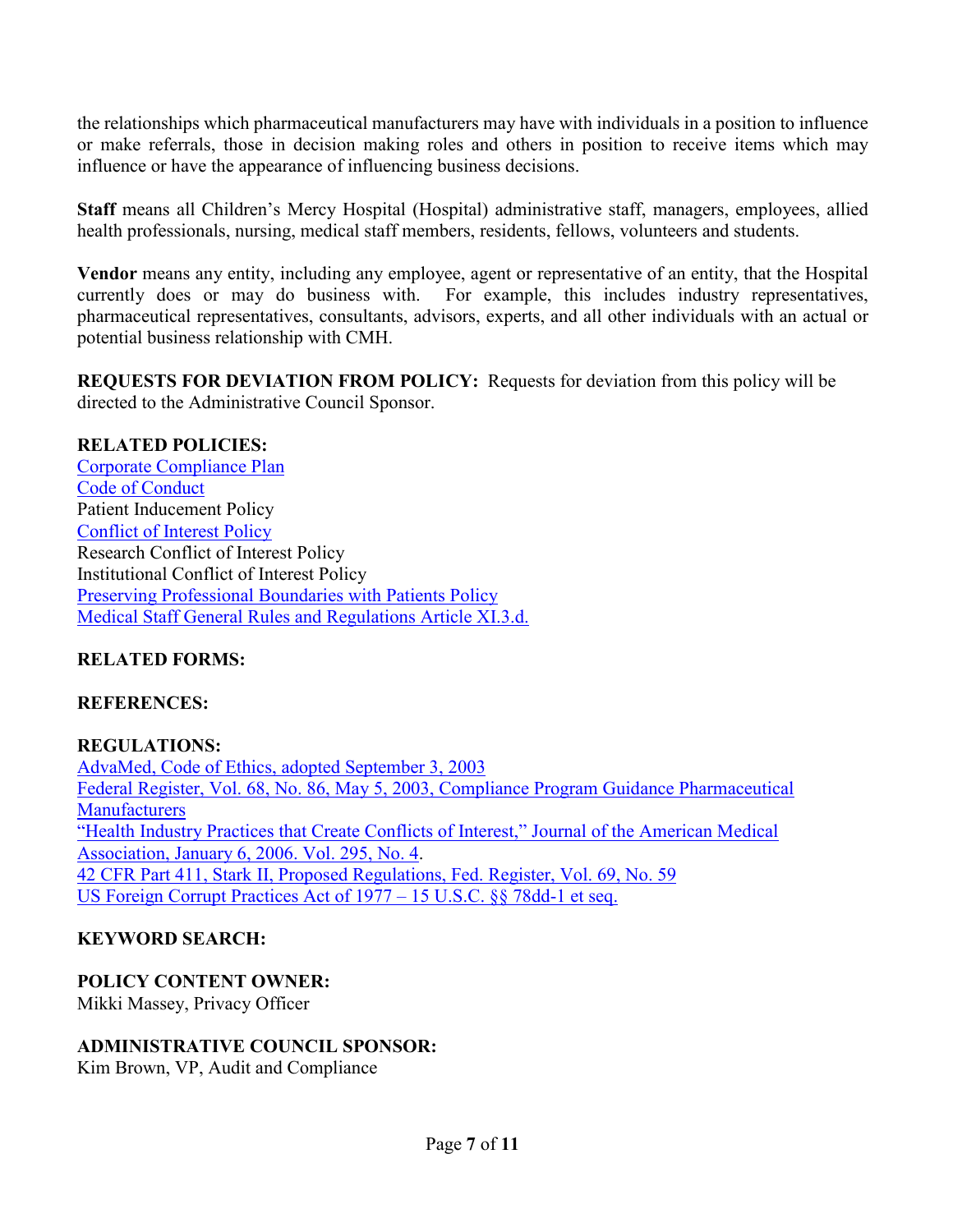#### **REVIEWED BY:**

Stacey Koenig, Director, Child Life & Volunteer Services Michelle McMillan, Director, Physician Services

#### **REVIEW PERIOD:**

3 years

#### **COMMITTEE REVIEW & APPROVAL:**

| Medical Executive Committee: | 3/20/17 |
|------------------------------|---------|
| Administrative Council:      | 3/20/17 |

# **FINAL APPROVAL:**

thanks ,  $3 - 27 - 2017$ Date

Charles Snyder, MD Medical Staff President

 $4/1/2017$ 

Randall L. O'Donnell, Ph.D. President & Chief Executive Officer

Date

**Attachment A** 

Page **8** of **11**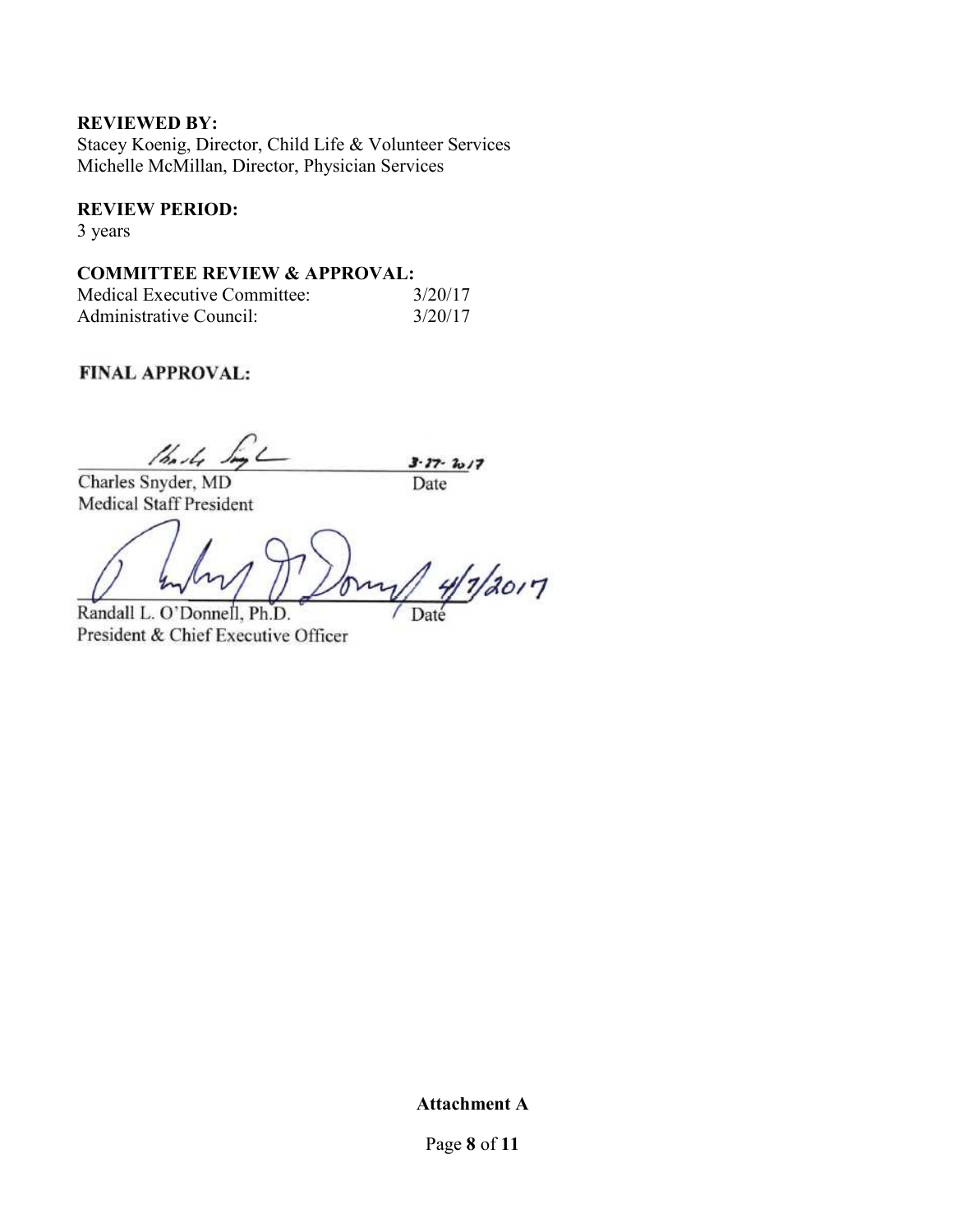# **Frequently Asked Questions: Gifts and Gratuities**

# **Section 1: Gifts from Patients of Family Members**

**Q1:** After her discharge, a patient bakes a batch of Christmas cookies around the holidays for all the care you provided during the past few weeks while receiving treatment. How should you deal with this situation?

**A1**: The CMH Gifts and Gratuities Policy states, "Items which are perishable, such as food or flowers, that may be presented by a patient and/or their family members should be displayed or shared with a department so that all Staff may enjoy the generosity." Placing the cookies in a break room so that all staff members could enjoy the Gift would be an acceptable option in this situation.

**Q2:** The mother of patient gives you and another staff member Gift certificates for \$20 each to a local eatery where she is employed. She wants to thank you for working her child in to get a clinic appointment so quickly. Should you and another staff member accept the Gift certificates?

**A2:** No, CMH policy specifically states that Staff may never accept cash, cash equivalents (including Gift cards or Gift certificates). In addition, Staff may not accept any form of payment from a patient and/or a family member for the performance of any hospital service.

# **Section 2: Gifts to Patients or Family Members**

**Q3:** You have been working with a child whose family has limited financial resources and you have noticed that the family is struggling to provide some basic needs for the child, including clothing. You have a daughter the same age as the child you are treating and recently you cleaned out your daughter's closet and would like to offer the clothes to the mother of child you are treating. Is this an acceptable practice?

**A3:** No. The CMH Gifts and Gratuities Policy, prohibits Staff from purchasing or providing Gifts, money, transportation or other items of need to a patient and/or their family members. Providing these types of items may create a dependence on Staff which cannot be sustained or provided for every patient. Giving Gifts patients and/or their families may create an actual, potential or perceived inducement to patients. Staff who would like to donate items for patient use such as clothes, should contact the Volunteer Services department.

# **Section 3: Vendor Sponsored Entertainment/Meals**

**Q4:** A CMH Vendor has just contacted you and offered you and another co-worker free tickets to an upcoming concert. You will be making a decision on whether CMH will renew the contract with the vendor in the next month. Is it acceptable for you to accept these tickets?

**A4:** No. The Gifts and Gratuities Policy states that Staff may accept reasonable business entertainment invitations **for the purpose of discussing business matters or to receive educational information regarding vendor items and/or products.** The policy also indicates that "At no time may Staff accept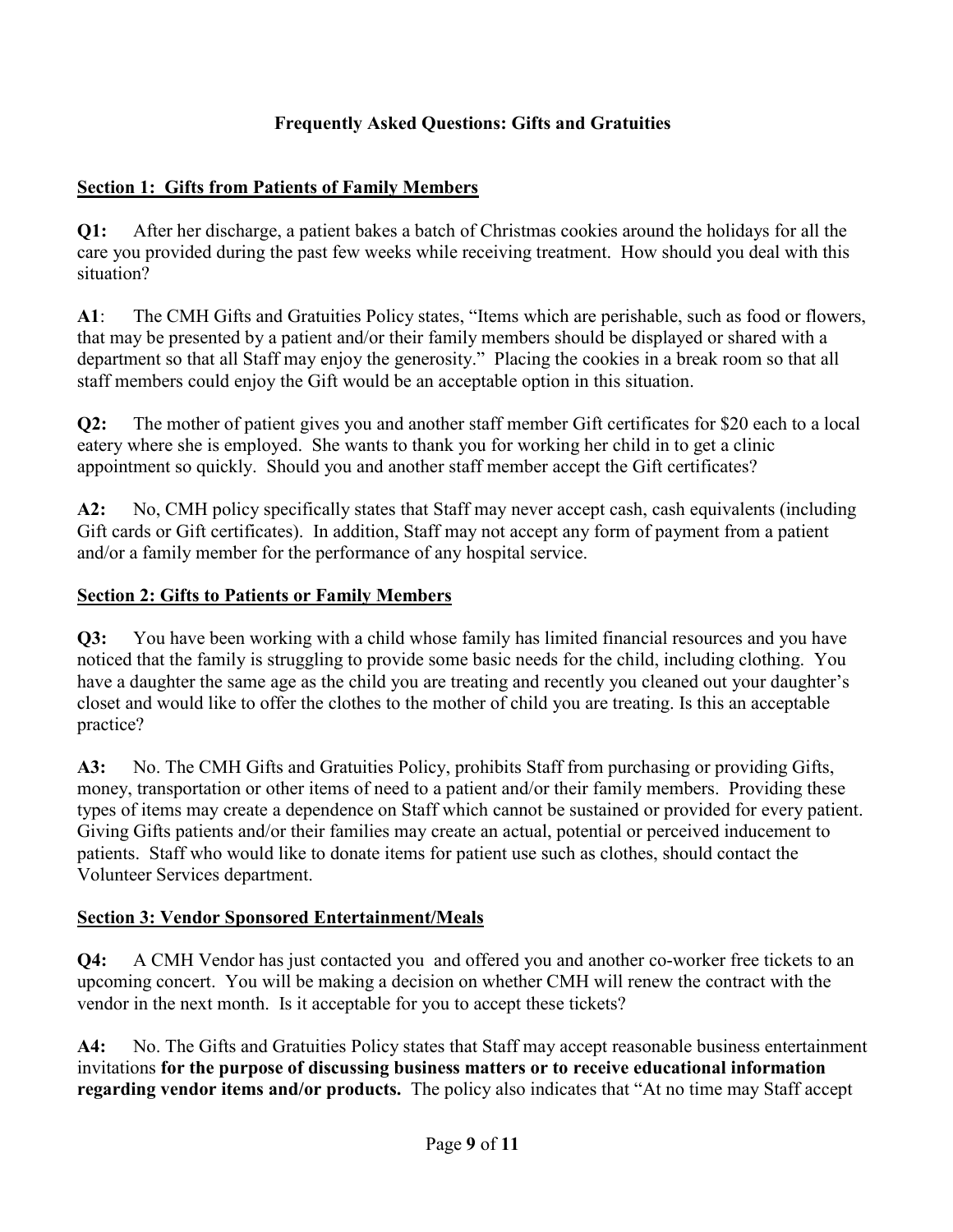invitations for entertainment which would be viewed as excessive (per event cost or number of occurrences/events) or **influencing one's decision making responsibilities."** Since the Vendor will not be in attendance at the event, no business matters will be discussed. In addition, accepting such tickets may be viewed as influencing your decision of business related matters. Therefore, accepting the tickets would be inappropriate.

**Q5**: A Vendor has invited you and your spouse to attend an upcoming sporting event. The Vendor has invited all their clients in the health care field as an opportunity to network with other professionals in the same field. Should you accept the invitation?

**A5:** According to the CMH policy, Staff may accept reasonable business entertainment invitations for the purpose of discussing business matters or to receive educational information regarding vendor items and/or products. However, the cost of spousal participation in activities, such as travel, lodging or entertainment shall not be at the expense of a Vendor or CMH. A Staff member must reimburse the Vendor for the cost of his/her spouse's ticket to such an event.

# **Section 4: Workshops, Seminars and Training Sessions**

**Q6:** A Vendor CMH frequently does business with asked a few members of your department to participate in training at their corporate headquarters. During the visit the Vendor will be providing information to Staff regarding current and future products as well as a tour of their new facilities. The Vendor is willing to provide air fare and hotel accommodations for four individuals to visit the new facility. Is it acceptable to accept this invitation?

**A6:** The Gifts and Gratuities Policy indicates that Vendors may pay for reasonable travel costs and accommodations for Staff when travel is necessary for educational purposes and conducive to the exchange of information. During these times occasional hospitality in the form of modest meals and receptions are acceptable. Only those individuals with a bona fide professional interest in the educational session should be in attendance. Staff may not accept travel, accommodations or other arrangements which would be considered excessive or not for the sole purpose of education.

**Q7**: During the trip described above, the Vendor would like to provide a free round of golf to all Staff in attendance. Would this be acceptable?

**A7:** No, the CMH policy specifically indicates that during approved travel , Staff are prohibited from participating in recreational activities.

# **Section 5: Vendor Gifts**